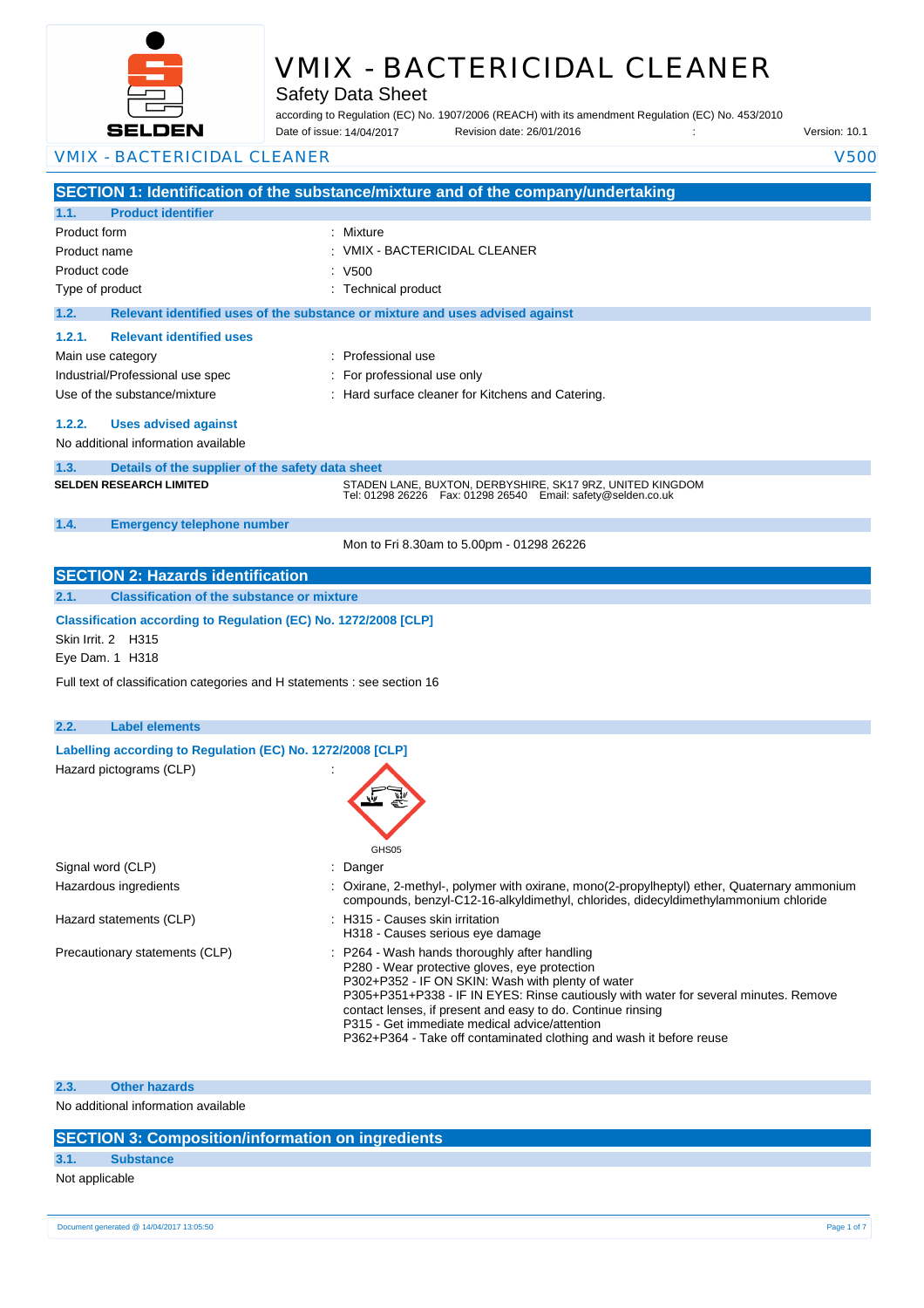## Safety Data Sheet

**3.2. Mixture**

according to Regulation (EC) No. 1907/2006 (REACH) with its amendment Regulation (EC) No. 453/2010

| 3.4.<br><b>IVILALUI C</b>                                                |                                                                             |               |                                                            |                                                                                     |
|--------------------------------------------------------------------------|-----------------------------------------------------------------------------|---------------|------------------------------------------------------------|-------------------------------------------------------------------------------------|
|                                                                          |                                                                             |               |                                                            |                                                                                     |
| <b>Name</b>                                                              | <b>Product identifier</b>                                                   | $\frac{9}{6}$ | <b>Classification according to</b><br>Directive 67/548/EEC | <b>Classification according to</b><br><b>Regulation (EC) No.</b><br>1272/2008 [CLP] |
| Oxirane, 2-methyl-, polymer with oxirane,<br>mono(2-propylheptyl) ether  | (CAS No) Polymer_DT03                                                       | $1 - 5$       | Xn; R22<br>Xi: R41                                         | Acute Tox. 4 (Oral), H302<br>Eye Dam. 1, H318                                       |
| Quaternary ammonium compounds,<br>benzyl-C12-16-alkyldimethyl, chlorides | (CAS No) 68424-85-1<br>(EC no) 270-325-2<br>(REACH-no) 01-<br>2119965180-41 | $1 - 5$       | Xn; R22<br>C: R34<br>N: R50                                | Acute Tox. 4 (Oral), H302<br>Skin Corr. 1B, H314<br>Aquatic Acute 1, H400           |
| didecyldimethylammonium chloride                                         | (CAS No) 7173-51-5<br>(EC no) 230-525-2<br>(EC index no) 612-131-00-6       | $1 - 5$       | Xn; R22<br>C: R34                                          | Acute Tox. 4 (Oral), H302<br>Skin Corr. 1B. H314                                    |

Full text of R- and H-phrases: see section 16

| <b>SECTION 4: First aid measures</b>                                        |                                                                                                                                                                                               |
|-----------------------------------------------------------------------------|-----------------------------------------------------------------------------------------------------------------------------------------------------------------------------------------------|
| 4.1.<br><b>Description of first aid measures</b>                            |                                                                                                                                                                                               |
| First-aid measures general                                                  | Get medical advice/attention if you feel unwell.                                                                                                                                              |
| First-aid measures after inhalation                                         | Remove person to fresh air and keep comfortable for breathing.                                                                                                                                |
| First-aid measures after skin contact                                       | Wash with plenty of soap and water.                                                                                                                                                           |
| First-aid measures after eye contact                                        | IF IN EYES: Rinse cautiously with water for several minutes. Remove contact lenses, if present<br>and easy to do. Continue rinsing. If eye irritation persists: Get medical advice/attention. |
| First-aid measures after ingestion                                          | Do NOT induce vomiting. Rinse mouth. Drink plenty of water. Get medical advice/attention.                                                                                                     |
| 4.2.<br>Most important symptoms and effects, both acute and delayed         |                                                                                                                                                                                               |
| Symptoms/injuries after inhalation                                          | May cause respiratory irritation.                                                                                                                                                             |
| Symptoms/injuries after skin contact                                        | Burns.                                                                                                                                                                                        |
| Symptoms/injuries after eye contact                                         | Causes serious eye damage.                                                                                                                                                                    |
| Symptoms/injuries after ingestion                                           | Burns.                                                                                                                                                                                        |
| 4.3.                                                                        | Indication of any immediate medical attention and special treatment needed                                                                                                                    |
| Treat symptomatically.                                                      |                                                                                                                                                                                               |
| <b>SECTION 5: Firefighting measures</b>                                     |                                                                                                                                                                                               |
| 5.1.<br><b>Extinguishing media</b>                                          |                                                                                                                                                                                               |
| Suitable extinguishing media                                                | : Carbon dioxide. Dry powder. Foam.                                                                                                                                                           |
| 5.2.<br>Special hazards arising from the substance or mixture               |                                                                                                                                                                                               |
| No additional information available                                         |                                                                                                                                                                                               |
| 5.3.<br><b>Advice for firefighters</b>                                      |                                                                                                                                                                                               |
| No additional information available                                         |                                                                                                                                                                                               |
| <b>SECTION 6: Accidental release measures</b>                               |                                                                                                                                                                                               |
| 6.1.<br>Personal precautions, protective equipment and emergency procedures |                                                                                                                                                                                               |
| 6.1.1.<br>For non-emergency personnel                                       |                                                                                                                                                                                               |
| Emergency procedures                                                        | : Evacuate unnecessary personnel.                                                                                                                                                             |
|                                                                             |                                                                                                                                                                                               |
| 6.1.2.<br>For emergency responders                                          |                                                                                                                                                                                               |
| Protective equipment                                                        | : Use personal protective equipment as required.                                                                                                                                              |
| 6.2.<br><b>Environmental precautions</b>                                    |                                                                                                                                                                                               |
| Avoid release to the environment.                                           |                                                                                                                                                                                               |
| 6.3.<br>Methods and material for containment and cleaning up                |                                                                                                                                                                                               |
| For containment                                                             | : Collect spillage.                                                                                                                                                                           |
| Methods for cleaning up                                                     | Soak up spills with inert solids, such as clay or diatomaceous earth as soon as possible.                                                                                                     |
| <b>Reference to other sections</b><br>6.4.                                  |                                                                                                                                                                                               |
|                                                                             | For further information refer to section 8: "Exposure controls/personal protection". For further information refer to section 13.                                                             |
| <b>SECTION 7: Handling and storage</b>                                      |                                                                                                                                                                                               |
| <b>Precautions for safe handling</b><br>7.1.                                |                                                                                                                                                                                               |
| Precautions for safe handling                                               | : Avoid contact with skin and eyes.                                                                                                                                                           |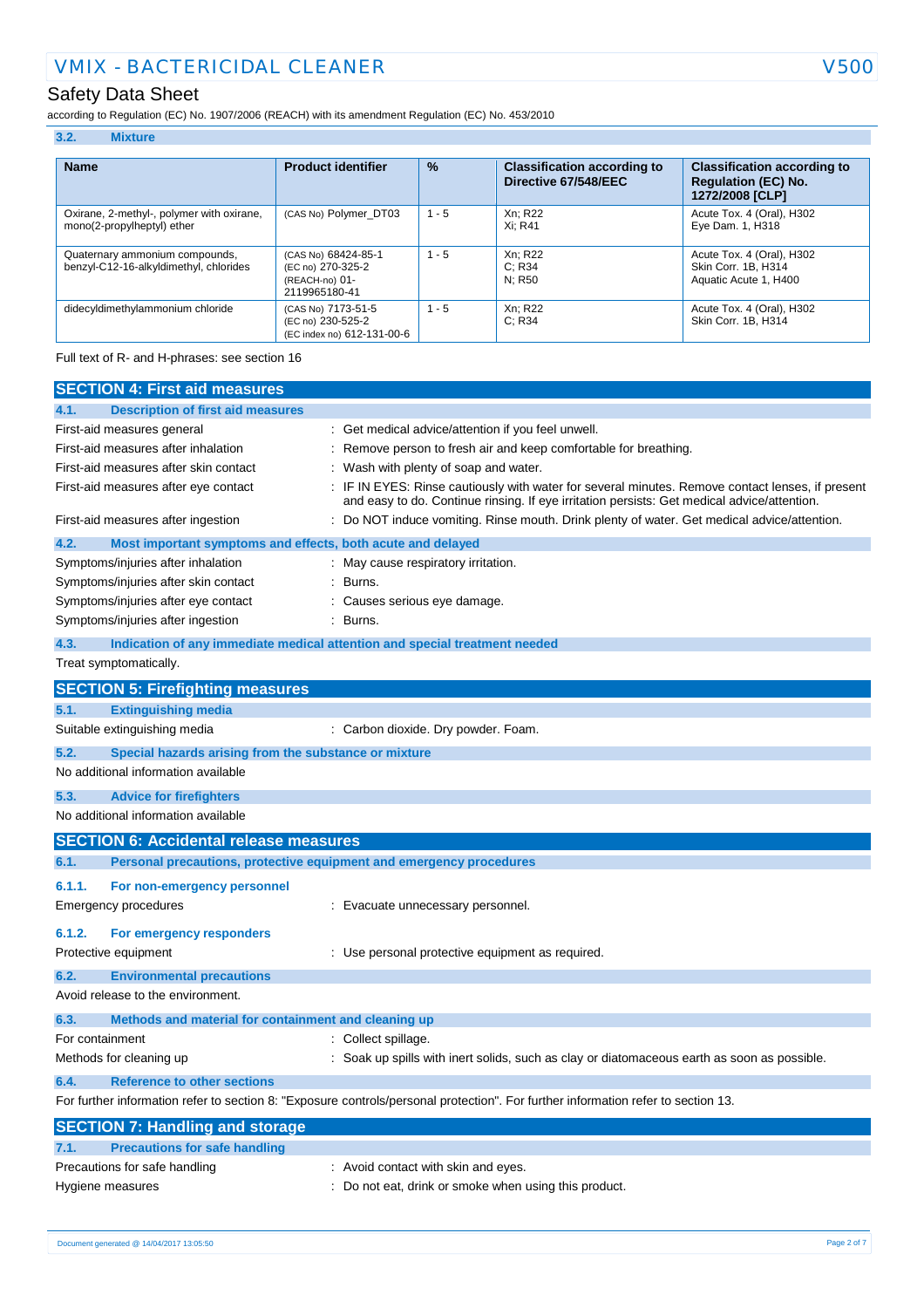## VMIX - BACTERICIDAL CLEANER V500

### Safety Data Sheet

according to Regulation (EC) No. 1907/2006 (REACH) with its amendment Regulation (EC) No. 453/2010

| 7.2.                       | Conditions for safe storage, including any incompatibilities |                                                                 |  |  |
|----------------------------|--------------------------------------------------------------|-----------------------------------------------------------------|--|--|
|                            | <b>Technical measures</b>                                    | Does not require any specific or particular technical measures. |  |  |
| Storage conditions         |                                                              | : Keep container closed when not in use.                        |  |  |
| Incompatible products      |                                                              | : Oxidizing agent. Strong acids. Strong bases.                  |  |  |
| Special rules on packaging |                                                              | : Keep only in original container.                              |  |  |
| 7.3.                       | <b>Specific end use(s)</b>                                   |                                                                 |  |  |

No additional information available

#### **SECTION 8: Exposure controls/personal protection**

**8.1. Control parameters**

No additional information available

#### **8.2. Exposure controls**



| Materials for protective clothing |  | : Not required for normal conditions of use |  |  |  |
|-----------------------------------|--|---------------------------------------------|--|--|--|
|-----------------------------------|--|---------------------------------------------|--|--|--|

- Hand protection **in the contract of the CO** is Protective gloves
- Eye protection  $\qquad \qquad$ : Safety glasses
- Skin and body protection : Not required for normal conditions of use
- Respiratory protection **interval in the COV** Not required for normal conditions of use

| <b>SECTION 9: Physical and chemical properties</b>            |                   |  |  |  |
|---------------------------------------------------------------|-------------------|--|--|--|
| 9.1.<br>Information on basic physical and chemical properties |                   |  |  |  |
| Physical state                                                | Liquid            |  |  |  |
| Appearance                                                    | Liquid.           |  |  |  |
| Colour                                                        | red.              |  |  |  |
| Odour                                                         | odourless.        |  |  |  |
| Odour threshold                                               | No data available |  |  |  |
| рH                                                            | 10.8              |  |  |  |
| Relative evaporation rate (butylacetate=1)                    | No data available |  |  |  |
| Melting point                                                 | No data available |  |  |  |
| Freezing point                                                | No data available |  |  |  |
| Boiling point                                                 | No data available |  |  |  |
| Flash point                                                   | No data available |  |  |  |
| Auto-ignition temperature                                     | No data available |  |  |  |
| Decomposition temperature                                     | No data available |  |  |  |
| Flammability (solid, gas)                                     | No data available |  |  |  |
| Vapour pressure                                               | No data available |  |  |  |
| Relative vapour density at 20 °C                              | No data available |  |  |  |
| Relative density                                              | 1.07              |  |  |  |
| Solubility                                                    | No data available |  |  |  |
| Log Pow                                                       | No data available |  |  |  |
| Viscosity, kinematic                                          | No data available |  |  |  |
| Viscosity, dynamic                                            | No data available |  |  |  |
| <b>Explosive properties</b>                                   | No data available |  |  |  |
| Oxidising properties                                          | No data available |  |  |  |
| No data available<br>Explosive limits                         |                   |  |  |  |
| <b>Other information</b><br>9.2.                              |                   |  |  |  |
| No additional information available                           |                   |  |  |  |

## **SECTION 10: Stability and reactivity**

**10.1. Reactivity**

No additional information available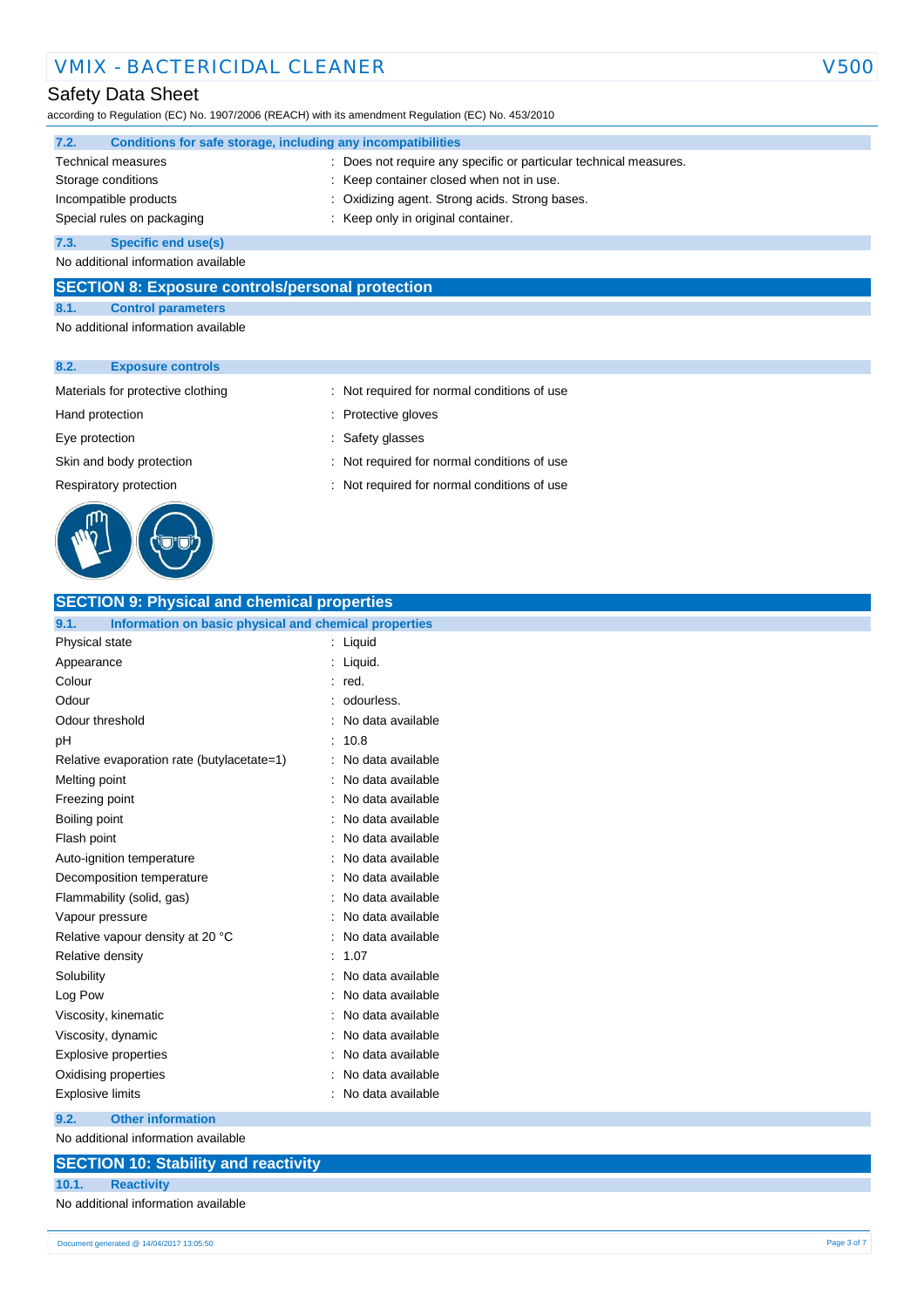## VMIX - BACTERICIDAL CLEANER V500

## Safety Data Sheet

according to Regulation (EC) No. 1907/2006 (REACH) with its amendment Regulation (EC) No. 453/2010

| 10.2. | <b>Chemical stability</b>                 |
|-------|-------------------------------------------|
|       | Stable under normal conditions.           |
| 10.3. | <b>Possibility of hazardous reactions</b> |
|       | No additional information available       |
| 10.4. | <b>Conditions to avoid</b>                |
|       | No additional information available       |
| 10.5. | Incompatible materials                    |
|       | No additional information available       |
| 10.6. | <b>Hazardous decomposition products</b>   |
|       |                                           |

No additional information available

| <b>SECTION 11: Toxicological information</b>          |                                          |  |  |
|-------------------------------------------------------|------------------------------------------|--|--|
| Information on toxicological effects<br>11.1.         |                                          |  |  |
| Acute toxicity                                        | : Not classified                         |  |  |
| Skin corrosion/irritation                             | : Causes skin irritation.<br>pH: 10.8    |  |  |
| Serious eye damage/irritation                         | : Causes serious eye damage.<br>pH: 10.8 |  |  |
| Respiratory or skin sensitisation                     | : Not classified                         |  |  |
| Germ cell mutagenicity                                | : Not classified                         |  |  |
| Carcinogenicity                                       | : Not classified                         |  |  |
| Reproductive toxicity                                 | : Not classified                         |  |  |
| Specific target organ toxicity (single exposure)      | : Not classified                         |  |  |
| Specific target organ toxicity (repeated<br>exposure) | : Not classified                         |  |  |
| Aspiration hazard                                     | Not classified<br>÷                      |  |  |

| <b>SECTION 12: Ecological information</b>                                           |                   |  |  |  |
|-------------------------------------------------------------------------------------|-------------------|--|--|--|
| 12.1.<br><b>Toxicity</b>                                                            |                   |  |  |  |
| Oxirane, 2-methyl-, polymer with oxirane, mono(2-propylheptyl) ether (Polymer_DT03) |                   |  |  |  |
| LC50 fish 1                                                                         | $> 10 - 100$ mg/l |  |  |  |
| EC50 Daphnia 1                                                                      | $> 10 - 100$ mg/l |  |  |  |
| ErC50 (other aquatic plants)                                                        | $> 10 - 100$ mg/l |  |  |  |
| Quaternary ammonium compounds, benzyl-C12-16-alkyldimethyl, chlorides (68424-85-1)  |                   |  |  |  |
| ErC50 (algae)                                                                       | $<$ mg/l          |  |  |  |
| <b>Persistence and degradability</b><br>12.2.                                       |                   |  |  |  |
| No additional information available                                                 |                   |  |  |  |
| <b>Bioaccumulative potential</b><br>12.3.                                           |                   |  |  |  |
| No additional information available                                                 |                   |  |  |  |
| 12.4.<br><b>Mobility in soil</b>                                                    |                   |  |  |  |
| No additional information available                                                 |                   |  |  |  |
| 12.5.<br><b>Results of PBT and vPvB assessment</b>                                  |                   |  |  |  |
| No additional information available                                                 |                   |  |  |  |
| <b>Other adverse effects</b><br>12.6.                                               |                   |  |  |  |
| No additional information available                                                 |                   |  |  |  |
| <b>SECTION 13: Disposal considerations</b>                                          |                   |  |  |  |
| <b>Waste treatment methods</b><br>13.1.                                             |                   |  |  |  |
| No additional information available                                                 |                   |  |  |  |
| <b>SECTION 14: Transport information</b>                                            |                   |  |  |  |
| In accordance with ADR / RID / IMDG / IATA / ADN                                    |                   |  |  |  |
| 14.1.<br><b>UN number</b>                                                           |                   |  |  |  |
| UN-No. (ADR)                                                                        | 3082              |  |  |  |
| Document generated @ 14/04/2017 13:05:50                                            | Page 4 of 7       |  |  |  |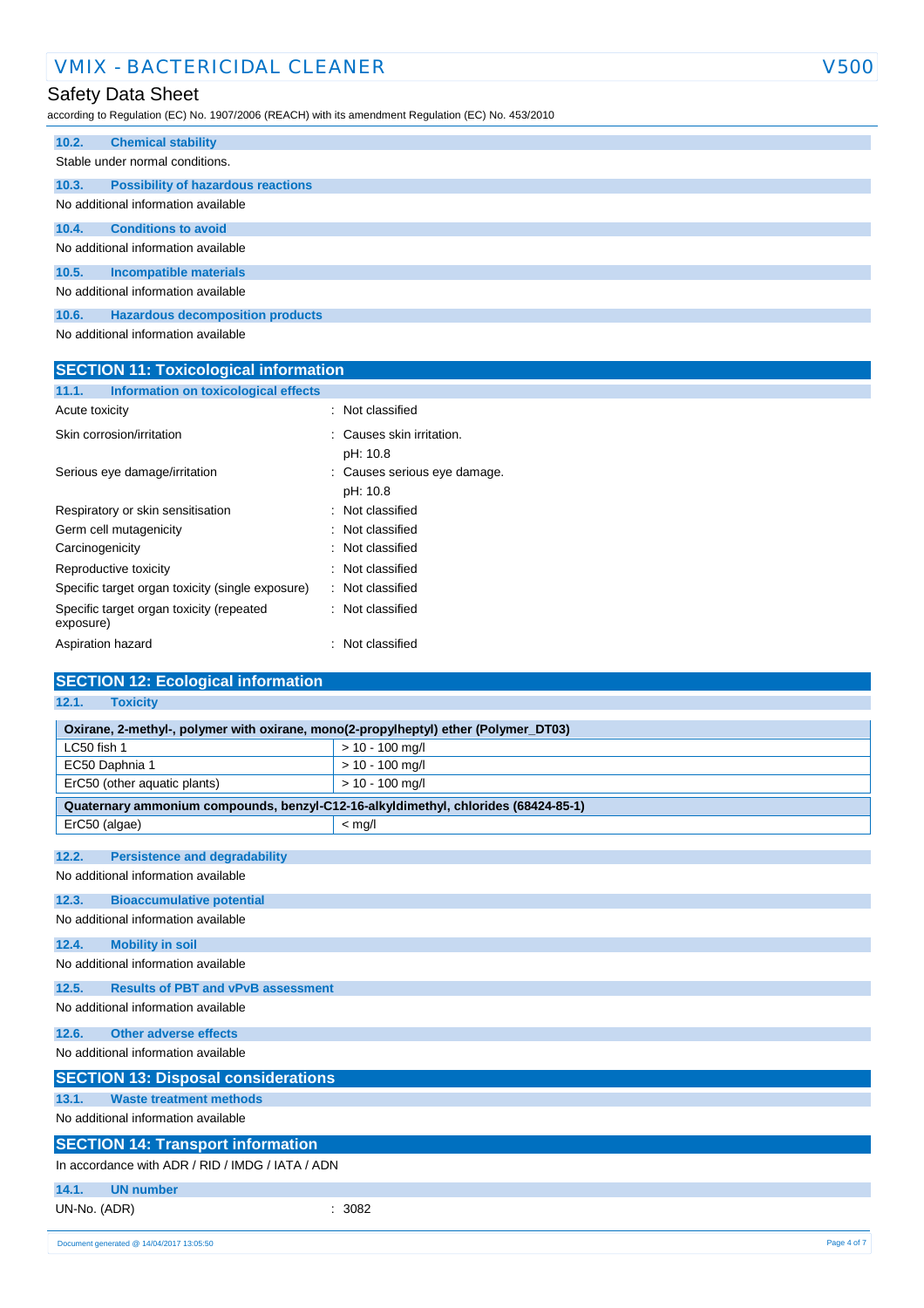## Safety Data Sheet

according to Regulation (EC) No. 1907/2006 (REACH) with its amendment Regulation (EC) No. 453/2010

| UN-No. (IMDG)                              | : 3082                                                                     |  |  |  |  |
|--------------------------------------------|----------------------------------------------------------------------------|--|--|--|--|
| UN-No.(IATA)                               | : 3082                                                                     |  |  |  |  |
| 14.2.<br>UN proper shipping name           |                                                                            |  |  |  |  |
| Proper Shipping Name (ADR)                 | : ENVIRONMENTALLY HAZARDOUS SUBSTANCE, LIQUID, N.O.S.                      |  |  |  |  |
| Proper Shipping Name (IMDG)                | : ENVIRONMENTALLY HAZARDOUS SUBSTANCE, LIQUID, N.O.S.                      |  |  |  |  |
| Proper Shipping Name (IATA)                | : ENVIRONMENTALLY HAZARDOUS SUBSTANCE, LIQUID, N.O.S.                      |  |  |  |  |
| Transport document description (ADR)       | : UN 3082 ENVIRONMENTALLY HAZARDOUS SUBSTANCE, LIQUID, N.O.S., 9, III, (E) |  |  |  |  |
| Transport document description (IMDG)      | : UN 3082 ENVIRONMENTALLY HAZARDOUS SUBSTANCE, LIQUID, N.O.S., 9, III      |  |  |  |  |
| 14.3.<br><b>Transport hazard class(es)</b> |                                                                            |  |  |  |  |
| <b>ADR</b>                                 |                                                                            |  |  |  |  |
| Transport hazard class(es) (ADR)           | : 9                                                                        |  |  |  |  |
| Danger labels (ADR)                        | : 9                                                                        |  |  |  |  |
|                                            |                                                                            |  |  |  |  |

#### **IMDG**

Transport hazard class(es) (IMDG) : 9 Danger labels (IMDG)  $\qquad \qquad$  : 9

#### **IATA**

Transport hazard class(es) (IATA) : 9 Hazard labels (IATA) : 9



:



| 14.4.<br><b>Packing group</b>                |                                          |
|----------------------------------------------|------------------------------------------|
| Packing group (ADR)                          | : III                                    |
| Packing group (IMDG)                         | : III                                    |
| Packing group (IATA)                         | : III                                    |
| <b>Environmental hazards</b><br>14.5.        |                                          |
| Dangerous for the environment                | : No                                     |
| Marine pollutant                             | : No                                     |
| Other information                            | : No supplementary information available |
| 14.6.<br><b>Special precautions for user</b> |                                          |

#### **- Overland transport**

| Classification code (ADR)        | $\therefore$ M6           |
|----------------------------------|---------------------------|
| Special provisions (ADR)         | : 274, 335, 601           |
| Limited quantities (ADR)         | : 5L                      |
| Excepted quantities (ADR)        | $\pm$ E1                  |
| Packing instructions (ADR)       | : P001, IBC03, LP01, R001 |
| Special packing provisions (ADR) | $\therefore$ PP1          |
| Mixed packing provisions (ADR)   | : MP19                    |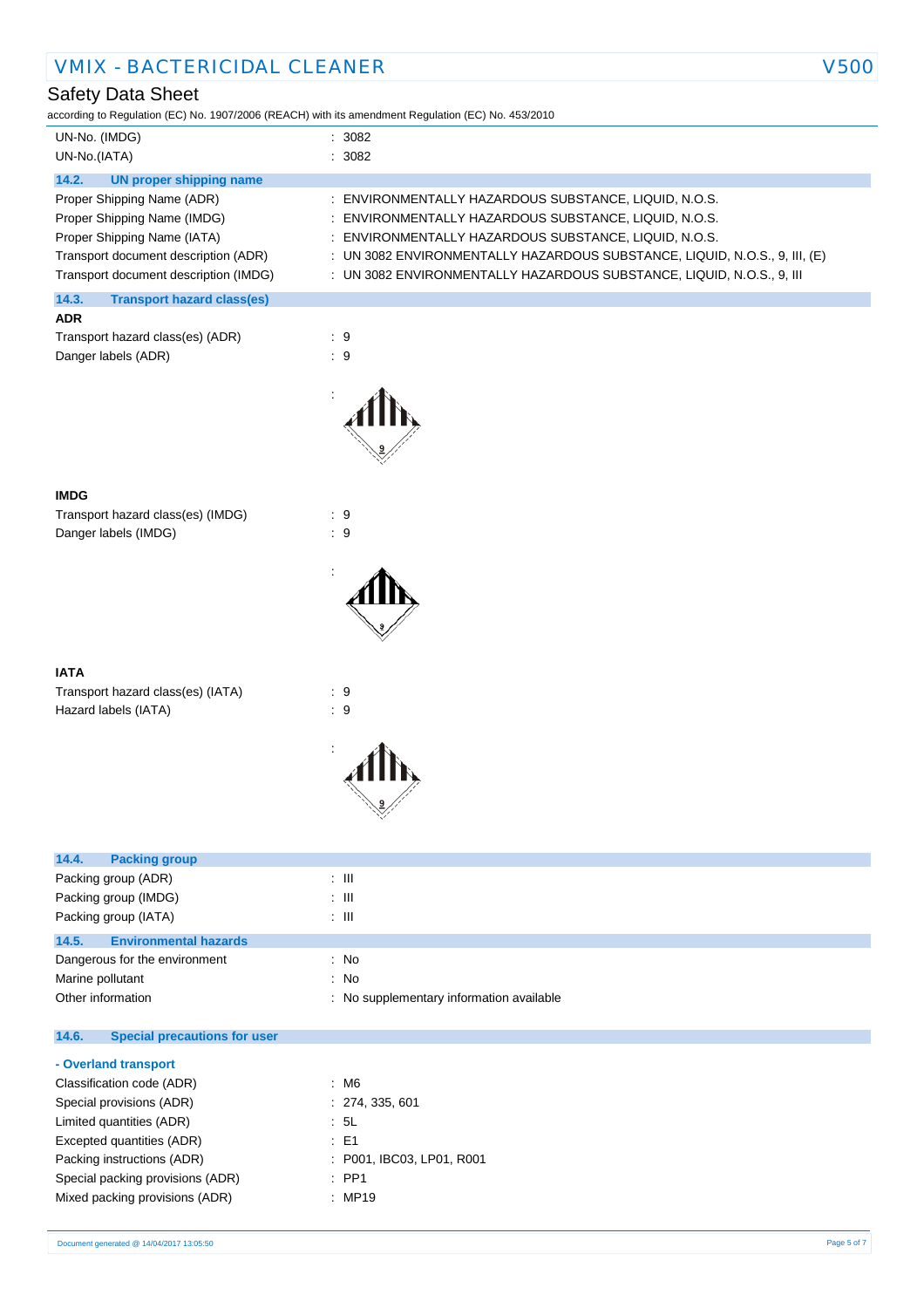## VMIX - BACTERICIDAL CLEANER V500

### Safety Data Sheet

according to Regulation (EC) No. 1907/2006 (REACH) with its amendment Regulation (EC) No. 453/2010

| Portable tank and bulk container instructions<br>(ADR)                     | : T4                                                                     |
|----------------------------------------------------------------------------|--------------------------------------------------------------------------|
| Portable tank and bulk container special<br>provisions (ADR)               | $:$ TP1, TP29                                                            |
| Tank code (ADR)                                                            | : LGBV                                                                   |
| Vehicle for tank carriage                                                  | : AT                                                                     |
| Transport category (ADR)                                                   | $\therefore$ 3                                                           |
| Special provisions for carriage - Packages<br>(ADR)                        | : V12                                                                    |
| Special provisions for carriage - Loading,<br>unloading and handling (ADR) | $\therefore$ CV13                                                        |
| Hazard identification number (Kemler No.)                                  | $\therefore$ 90                                                          |
| Orange plates                                                              | 90<br>3082                                                               |
| Tunnel restriction code (ADR)                                              | $\mathbf{E}$                                                             |
| EAC code                                                                   | : 3Z                                                                     |
| - Transport by sea                                                         |                                                                          |
| Special provisions (IMDG)                                                  | : 274, 335                                                               |
| Limited quantities (IMDG)                                                  | : 5L                                                                     |
| Excepted quantities (IMDG)                                                 | $\therefore$ E1                                                          |
| Packing instructions (IMDG)                                                | : P001, LP01                                                             |
| Special packing provisions (IMDG)                                          | $:$ PP1                                                                  |
| IBC packing instructions (IMDG)                                            | : IBC03                                                                  |
| Tank instructions (IMDG)                                                   | : T4                                                                     |
| Tank special provisions (IMDG)                                             | $:$ TP2, TP29                                                            |
| EmS-No. (Fire)                                                             | $F-A$                                                                    |
| EmS-No. (Spillage)                                                         | $: S-F$                                                                  |
| Stowage category (IMDG)                                                    | : A                                                                      |
| - Air transport                                                            |                                                                          |
| PCA Excepted quantities (IATA)                                             | $\pm$ E1                                                                 |
| PCA Limited quantities (IATA)                                              | : Y964                                                                   |
| PCA limited quantity max net quantity (IATA)                               | : 30kgG                                                                  |
| PCA packing instructions (IATA)                                            | : 964                                                                    |
| PCA max net quantity (IATA)                                                | : 450L                                                                   |
| CAO packing instructions (IATA)                                            | : 964                                                                    |
| CAO max net quantity (IATA)                                                | : 450L                                                                   |
| Special provisions (IATA)                                                  | : A97, A158, A197                                                        |
| ERG code (IATA)                                                            | .9L                                                                      |
| 14.7.                                                                      | Transport in bulk according to Annex II of MARPOL 73/78 and the IBC Code |

IBC code : Not applicable.

## **SECTION 15: Regulatory information**

**15.1. Safety, health and environmental regulations/legislation specific for the substance or mixture**

#### **15.1.1. EU-Regulations**

Contains no substances with Annex XVII restrictions Contains no substance on the REACH candidate list Contains no REACH Annex XIV substances

#### **15.1.2. National regulations**

No additional information available

#### **15.2. Chemical safety assessment**

No additional information available

## **SECTION 16: Other information**